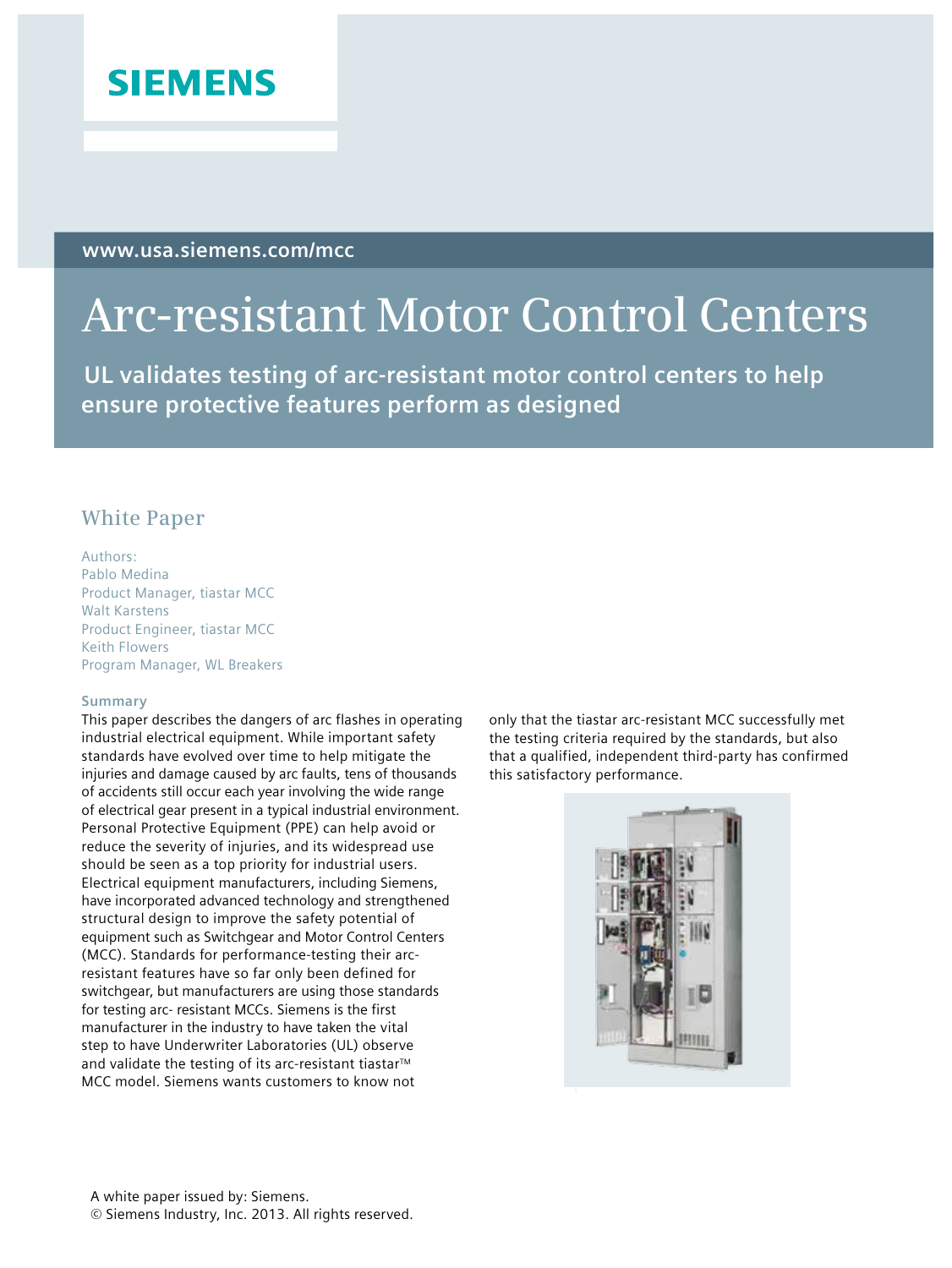Arc flashes occur when an electric current passes through the air between two conducting metals – an arc fault. Almost instantly, an arc can superheat the air around it to a temperature up to 35,000 degrees Fahrenheit, about four times the sun's surface temperature. This extreme heat ionizes all nearby materials – copper, insulation, metal enclosures – creating explosive gaseous plasma as those materials expand many thousands of times their solid volumes. Under these conditions, for example, the copper changes to plasma, with a volume about 67,000 times that of its solid form. Or, stated differently, each cubic inch of copper converts to almost 39 cubic feet of copper vapor.

Arc faults are different from bolted faults on the load terminals of standard, metal-enclosed switchgear. Switchgear equipment is designed to withstand bolted fault currents until circuit breakers or fuses interrupt the current flow. When a bolted fault occurs, the voltage at the point of the fault is virtually zero and the total fault energy gets dissipated into the entire power system, while any arcs are contained and cooled within the circuit breaker's interrupters or the fuses.

By contrast, the incident energy of an arcing fault is much more difficult to contain and is concentrated almost entirely at the fault location. Its flash can spread hot, ionized plasma over a distance of 20 feet or more with significant accompanying sound and shock waves. This explosive force can cause significant injury to individuals in the immediate vicinity, including death.

Arc flashes are responsible for about 80 percent of electrical accidents in the U.S. each year<sup>1</sup>. In human terms, they are responsible for hundreds of deaths, thousands of serious injuries, and significant lost work time every year2.

#### **Evolving safety standards**

Arc faults have numerous causes that fall into two categories. One comprises intrusive environmental factors such as cabinet moisture, insulation failures, over-voltage, corroded terminals, dust, dirt and animals, including rodents and snakes. The second category is human error such as improper work procedures, misplaced tools, loose connections, and inadvertent contact with energized components. (Note that Siemens strongly advises never to open MCC doors without de-energizing components.)Inadequate maintenance practices are often contributors to both categories. As the number of arc flash incidents suggest, they are a paramount electrical safety concern, for which a range of industry safety standards have evolved.

In North America, the main safety standard for working with electrical equipment is the National Fire Protection Association (NFPA) 70E: Standard for Electrical Safety in the Workplace. It addresses electrical safety requirements for workplaces to safeguard employees during such activities as the installation, operation, maintenance and decommissioning of electric conductors, electric equipment, signaling and communications conductors and equipment, and raceways in public and private facilities. Under NPFA 70E, employees whose work may potentially expose them to arc flashes are required to wear arc-rated protective clothing. This clothing is made of fabric that provides thermal insulation and is also self-extinguishing to minimize burns, as prescribed by ASTM F 1506-08 Standard Performance Specification for Wearing Apparel for use by Electrical Workers to Momentary Electric Arc and Related Thermal Hazards.

The Occupational Safety & Health Administration (OSHA), in turn, has said that clothing conforming to ASTM 1506 complies with OSHA 29 CFR 1910.269 Electrical Power Generation, Transmission and Distribution directive regarding the wearing of protective clothing that will not contribute to severity of burns. Protective clothing is a primary part of an arc flash injury mitigation known as Personal Protective Equipment (PPE), which can also includes other equipment such as a helmet or headgear, face shield, gloves, and ear protection.

The amount of PPE required is dependent on the calculated arc flash incident energy on a worker's body, which depends on arc current, system voltage and duration and distance from the arc. NFPA 70E defines five categories of PPE, each category providing progressively greater protection against higher and higher energy levels. The energy levels correspond to specified "boundaries" that define the degree of danger and required protection. The highest tops out at 40 calories/cm2 skin exposure requiring the highest levels of PPE (compared to a curable second-degree burn caused by 1.2 calories/cm2 of skin exposure). When the incident energy level goes beyond 40 calories/cm2, it becomes exceedingly difficult to provide any practical means of PPE.

#### **Safer equipment, safer environments**

Of course, the simplest and most effective measure to prevent an arc flash is to shut off all power to the equipment to be worked on. Siemens advises that individuals should only work on MCCs or other electrical equipment after all power to the equipment has been turned off. In fact, this is often done through mandated lock-out protocols. Arc flash prevention, safety training and PPE can only go so far in keeping workers out of harm's way should an arc fault occur. Although PPE can provide protection from an arc flash, it still cannot protect an operator from being struck by enclosure doors blown off or open from an arc flash – or from fragments ejected from a disintegrating enclosure.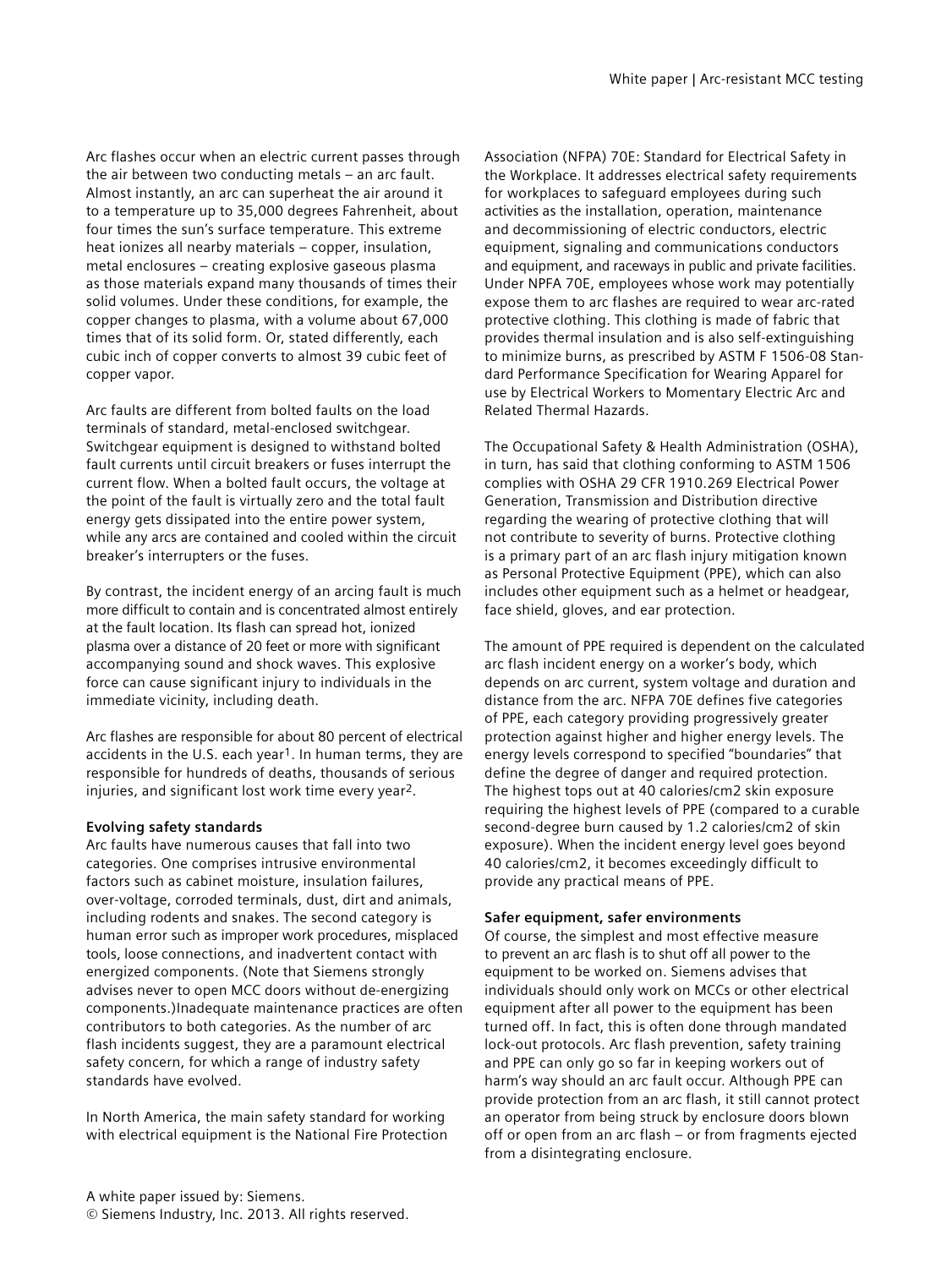That is why manufacturers have taken steps to design arc flash hazard mitigation and arc-resistant features into their electrical equipment, Siemens included. These features are designed to complement each other. Arc flash mitigation features aim:

- To keep the workers beyond the Arc Flash Boundary or,
- To shorten the arc flash duration

Arc resistant equipment's goal is to make sure that, in the event of an arc flash when the MCC's doors are closed and latched, the equipment will contain the explosion, directing the arc blast, including its heat, plasma and pressure, away from workers.

In addition, the industry has codified the performance testing of arc-resistant features according to the rigorous requirements set forth in the IEEE Guide for Testing Metal-Enclosed Switchgear Rated Up to 38 kV for Internal Arcing Faults (ANSI/IEEE C37.20.7 - 2007).

Taking Siemens type WL Low Voltage Switchgear as an example, arc-resistant features can include:

- ANSI/IEEE Type 2 arc resistance to protect personnel at the front, back and sides of the equipment (Type 1 arc resistant protection only applies to the front of the cabinet)
- UL Listed, performance tested and classified as arc resistant per ANSI/IEEE C37.20.7
- Reinforced enclosure to withstand pressure from internal arcing faults
- Internal venting system with pressure dams and pressure vents to channel the flow of arc fault gases and vent these gases out the top of the gear and away from personnel
- Reinforced front with gaskets plus doors with extra hinges and stronger latching systems
- One piece circuit breaker doors with insert panels for control devices such as fuses, indicating lights and circuit breaker control switches when required
- Reinforced bolted rear covers
- Insulated bus bar system
- Shutters in circuit breaker compartments
- Sill channel with integrated arc plenum
- No configuration restrictions
- Suitable for solidly grounded or resistance-grounded configurations.

### **Siemens arc-resistant tiastar: the first UL testvalidated MCC**

Soon the ANSI/IEEE C37.20.7 standard is expected to evolve further and to include specifications for performancetesting arc resistance of specially designed MCCs. Like arc-resistant switchgear, arc-resistant MCCs incorporate many of the features above to minimize the duration of an arc fault and, with doors closed and properly latched, redirect its flash away from personnel, such as:

A white paper issued by: Siemens. © Siemens Industry, Inc. 2013. All rights reserved.

- ANSI/IEEE Type 2 arc resistance to protect personnel at the front, back and sides of the equipment (Type 1 arc resistant protection only applies to the front of the cabinet)
- Reinforced enclosure to withstand pressure from internal arcing faults
- Internal venting system with pressure vents to channel the flow of arc fault gases and vent these gases out the top of the gear and away from personnel
- Reinforced front with doors with extra hinges and stronger latching systems
- Reinforced bolted rear covers
- Insulated bus bar system
- Automatic Shutters in plug-in unit compartments
- No configuration restrictions

Since 2009, Siemens has offered arc flash hazard mitigation features in its tiastar MCC. Since then Siemens has taken further steps to strengthen the tiastar MCC cabinet to provide and arc-resistant product with Type 2 accessibility, same as its switchgear, along with all its previous arc flash hazard mitigation features. The tiastar arc-resistant MCC is the market's first MCC tested to ANSI/ IEEE C37.20.7, with representatives of Underwriters Laboratories, Inc. (UL), present to observe and validate the testing procedures. This is important because while other manufacturers claim to have performance-tested to this standard, with tiastar arc-resistant MCC, Siemens is the first and currently the only manufacturer with its testing witnessed by a qualified third party.

Specifically, UL validated that the Siemens arc-resistant tiastar MCC model successfully met the five criteria listed in ANSI/IEEE Std C37.20.7-2007 as follow:

# **Criterion 1:**

That properly latched or secured doors, covers, and so on, do not open. Bowing or other distortion is permitted provided no part comes as far as the position of the indicator mounting racks or walls (whichever is closest) on any assessed surface.

To extend the acceptance criterion to an installation mounted closer to the wall than tested, two additional conditions shall be met: the permanent deformation is less than the intended distance to the wall; and exhausting gases are not directed to the wall.

The Siemens tiastar arc-resistant model is the industry's first MCC with its testing validated by Underwriters Laboratories Inc. (UL).